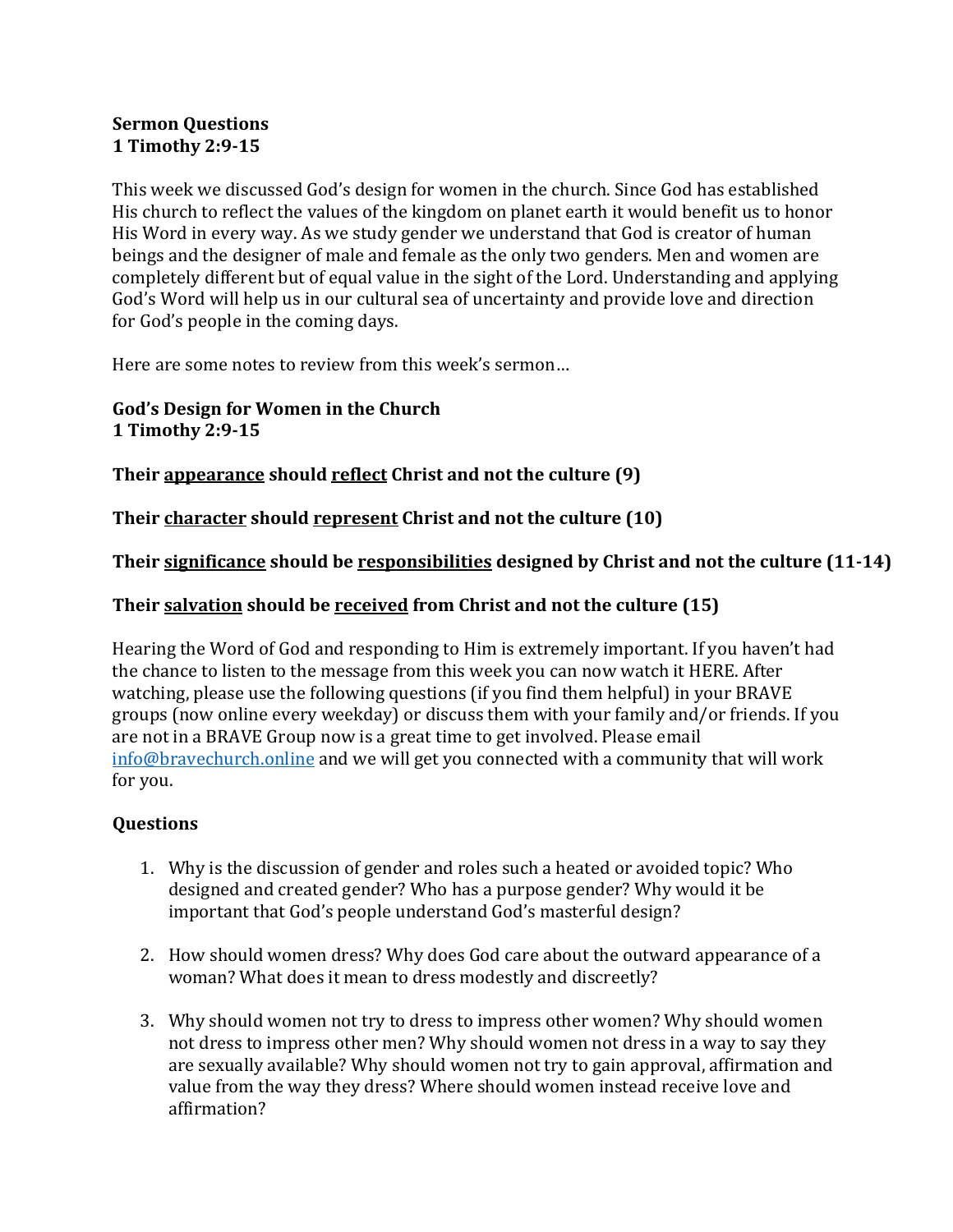- 4. Read Deuteronomy 22:5. Why does God want women to dress like women and men to dress like men? How much does God care about gender?
- 5. How is a woman being submissive being like Jesus Christ? What does it mean that Jesus Christ is in eternal submission to the Father? Does the submission of Christ to God make Him ontologically less than the Father? How should woman approach and embrace the notion of submission?
- 6. What does it mean that equality is NOT sameness? What does it mean that submission is NOT less than? How can men and husbands do a better job in valuing women in the church?
- 7. Why should a woman gain her significance from Christ and not the culture? Why is the feminist movement degrading to women? Why should women NOT be comparing themselves to men? Why should women be valued simply for being a woman?
- 8. What does it mean that when women step forward men step back? How do you see that truth played out in the church and in the world? Why is this so dangerous?
- 9. Why does God prohibit women teaching men in the church? Why does Paul make an argument from the order of creation? Why should men be teaching?
- 10. How are women gifted? How should they use their gifts? Did Jesus elevate women? Did Jesus have women who ministered to Him? How did the women around Jesus evangelize? Woman are certainly gifted by God but why do we not see any women as Old Testament priests or New Testament apostles?
- 11. If God is so clear that women should not teach or have authority over a man then why do so many Christians either neglect this text or dance around it rather than simply teach it? Why should this text be taught? Why would this teaching benefit the church and ultimately our world today?
- 12. Read Titus 2:3-5. What should be the qualifications of women teachers in the church? Who are they required to be? Who are they called to teach? What should older women be teaching younger women? What should women NOT be doing? Why is excessive drinking and gossiping and detrimental in discipling younger women?
- 13. Why are women called to be busy at home? Why home? Why does God care about the family? Read Proverbs  $31:10-31$ . How is this incredible woman using her gifts in the home? Why is this woman using her gifts in her family? Why is the use of a woman's gifts in the home such a blessing?